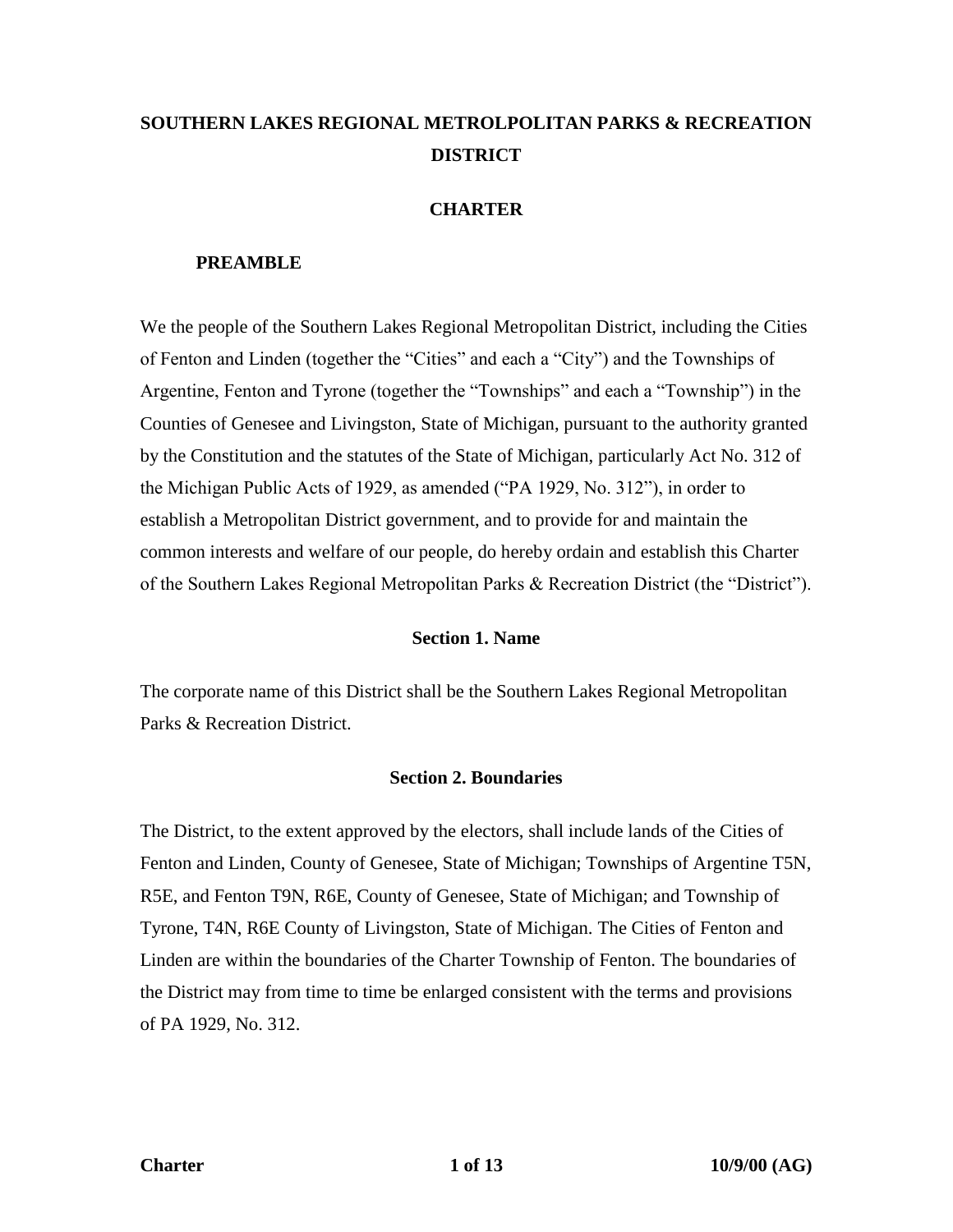# **Section 3. General Powers**

**Article 1.** The District shall be a body corporate and as such shall have perpetual existence unless dissolved in accordance with the provisions of PA 1929, No. 312.

**Article 2.** The District shall have the right to sue and to be sued, shall have the power to contract, and may have a corporate seal.

**Article 3.** The District shall possess all powers permitted and allowed to Metropolitan Districts under the authority of the law, the statutes and the Constitution of the State of Michigan and as relate to the establishment, maintenance and operation of a system of parks, recreational facilities and programs. Any enumeration of specific or particular powers in this Charter shall not operate as an exclusion of or limitation upon any general powers of the District as allowed by law.

# **Section 4. Particular Powers**

The District shall have the following further powers:

**Article 1. Acquisition and Maintenance of Property.** To acquire (by purchase, lease of otherwise), own, operate and maintain, either within or without its territorial limits, a system of parks and public recreational facilities including, but not limited to, related buildings, structures, sports fields, apparatus, equipment, pathways, waterways, courts and pools used in connection with the operation of a Parks & Recreation program.

**Article 2. Acquisition of Private Property.** To acquire private property either by purchase, gift, or condemnation, for any public use or purpose within the scope of this District's power.

**Article 3. Acquisition of City or Township Rights, Obligations or Property.** To acquire, by lease, purchase or otherwise, and succeed to any or all of the rights, obligations and property of the Cities or Townships, or any parts thereof, comprising lands and structures within the territorial limits of the District, respecting, affiliated, or connected with a system for the maintenance of parks and recreational facilities. The following parks and recreation facilities presently within the District include: Franklin D.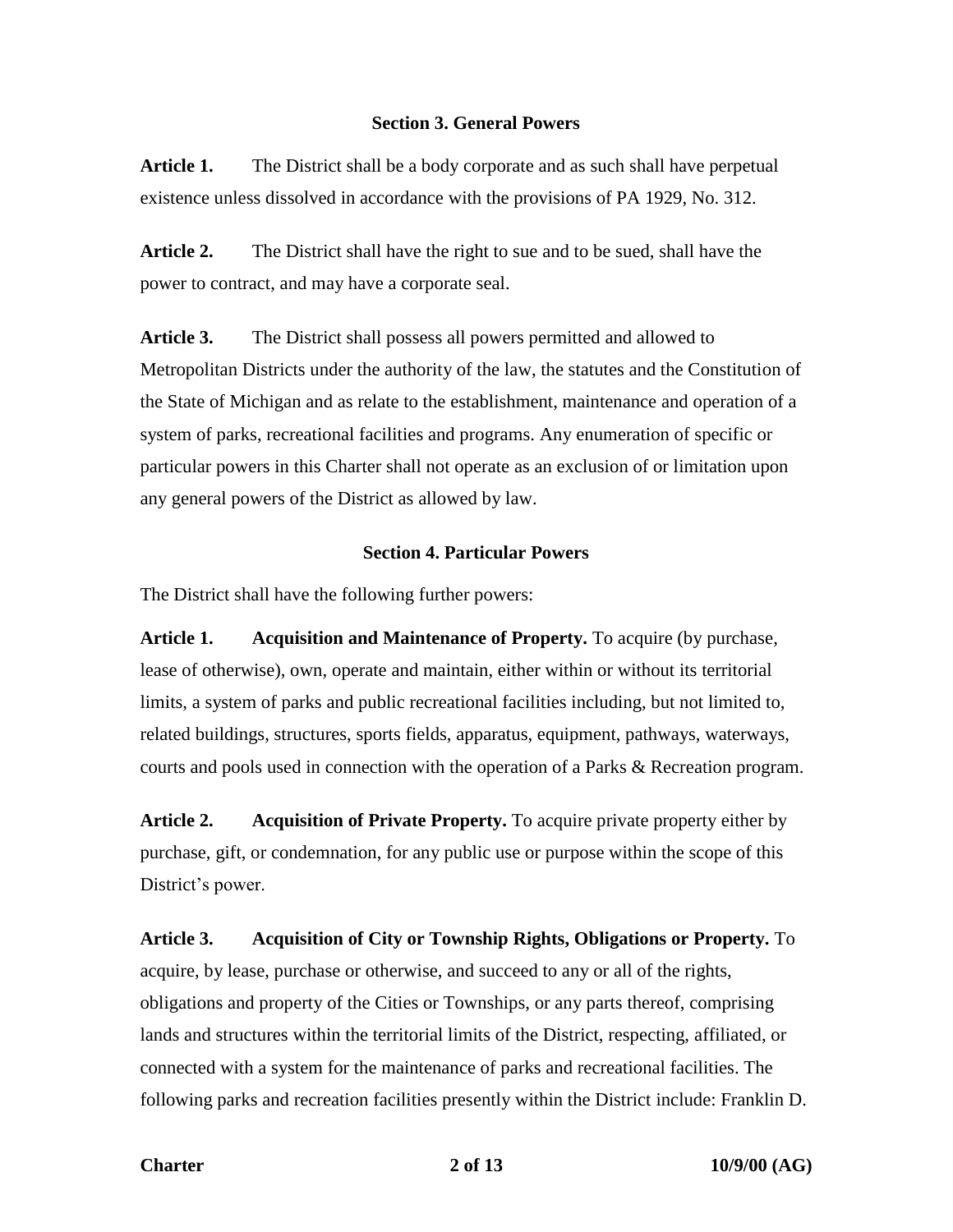Adams Park, Bush Park, Conklin Park, Freedom Park, Millpond Park, Oak Park, O'Donnell Park, Rackham Park, Strom Park, Silver Lake park, Triangle Park, Wal-Mar Park, Linden Mill Area, Mill Pond Park and the Loose Senior Center. The District may enter into a legally binding agreement with any City or Township to execute its authority. Upon approval of this Charter, no further approval shall be necessary for the District to execute its authority in regard of facilities within the District as approved.

**Article 4. Sale of Parks and Facilities.** To sell or lease owned lands and facilities within or without its territorial limits.

**Article 5. Management and Control of Property**. To exercise all District powers in the management and control of District property, including the extent of use by persons residing outside the territorial limits of the District, and in the administration of the District, whether such powers are expressly enumerated or not.

**Article 6. Enactment and Enforcement of Law.** To pass and enforce all laws, ordinances, and regulations relative to its concerns, and for the care, protection, control, operation and management of the property and the parks program, subject to the Constitution and general laws of the State of Michigan.

**Article 7. Collection of Funds.** To lay and collect rents, tolls, excises, service charges, and assessments.

**Article 8. Revenue Bonds.** To borrow money and issue revenue bonds in accordance with the provisions of 1933 PA 94, The Revenue Bond Act, as amended.

**Article 9. Borrowing Power.** To borrow money and issue bonds on the credit of the District in a sum not to exceed 2 per centum of the assessed value of all real and personal property in the District for the purpose of acquiring, owning, purchasing, constructing, maintaining or operating a system of parks and recreation facilities or any combination thereof: Provided, that the District may borrow money and issue bonds for any of the above purposes or any combination thereof which will impose no liability upon the District but which may be paid and secured only by special assessment levied against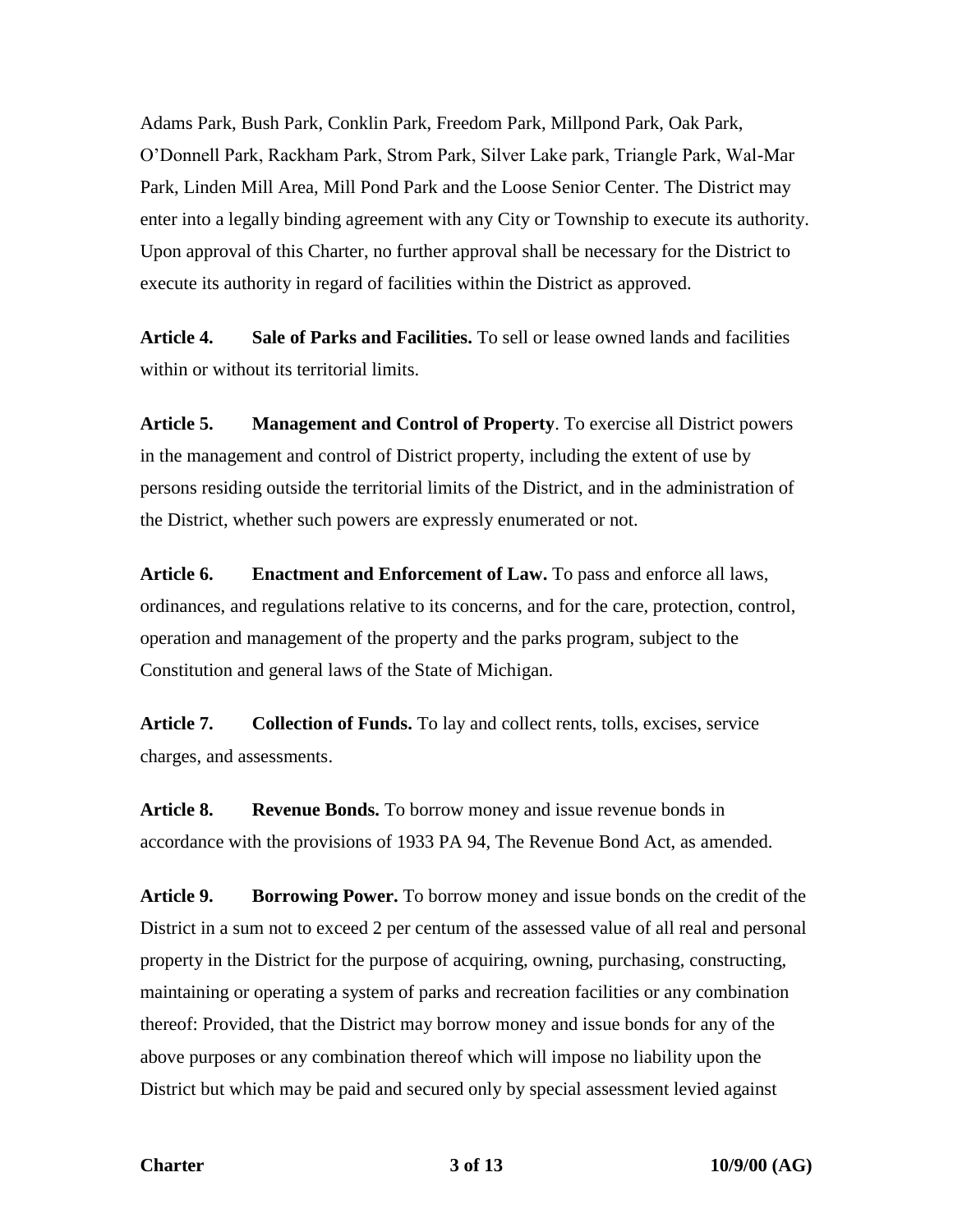each parcel for the particular improvement herein provided for and for the payment of which bonds are issued.

**Article 10. Taxation.** To appropriate money annually for district purposes and to lay and collect taxes for district purposes in a sum not to exceed one-half of one (1/2 of 1) percent of the taxable value of all real and personal property in the district; provided, however, that the District shall not levy a sum in excess of .4 mill (four-tenths mill) on taxable value without approval of the electros of the District.

**Article 11. Lien.** To create a lien on any property and for taxes for the payment of any bonds issued or for the cost and expense of making any improvement herein provided for.

**Article 12. Special Assessments:** To create a special assessment district to provide for the cost and expense of any park or recreation facility, or combination thereof, herein provided for. The Commission shall prescribe, by general ordinance, a complete special assessment procedure concerning the initiation of projects, plans and specifications, estimates of costs, notice of hearings, the making and confirming of the special assessment rolls and correction of errors therein, the collection of special assessments, and any other matters concerning the making of improvements by the special assessment method.

#### **Section 5. Fiscal Year**

The fiscal year of the District shall commence on the first day of January and end on the  $31<sup>st</sup>$  day of December following.

### **Section 6. Organization**

- **Article 1. District Commission.** All the powers of the District, except as otherwise provided herein, shall be vested in a commission consisting of two (2) members from each participating City or Township ("Commission"), to be appointed as specified in Section 7.
- **Article 2. Powers of the Commission.** The Commission shall constitute the legislative body of the District and shall possess full authority to enact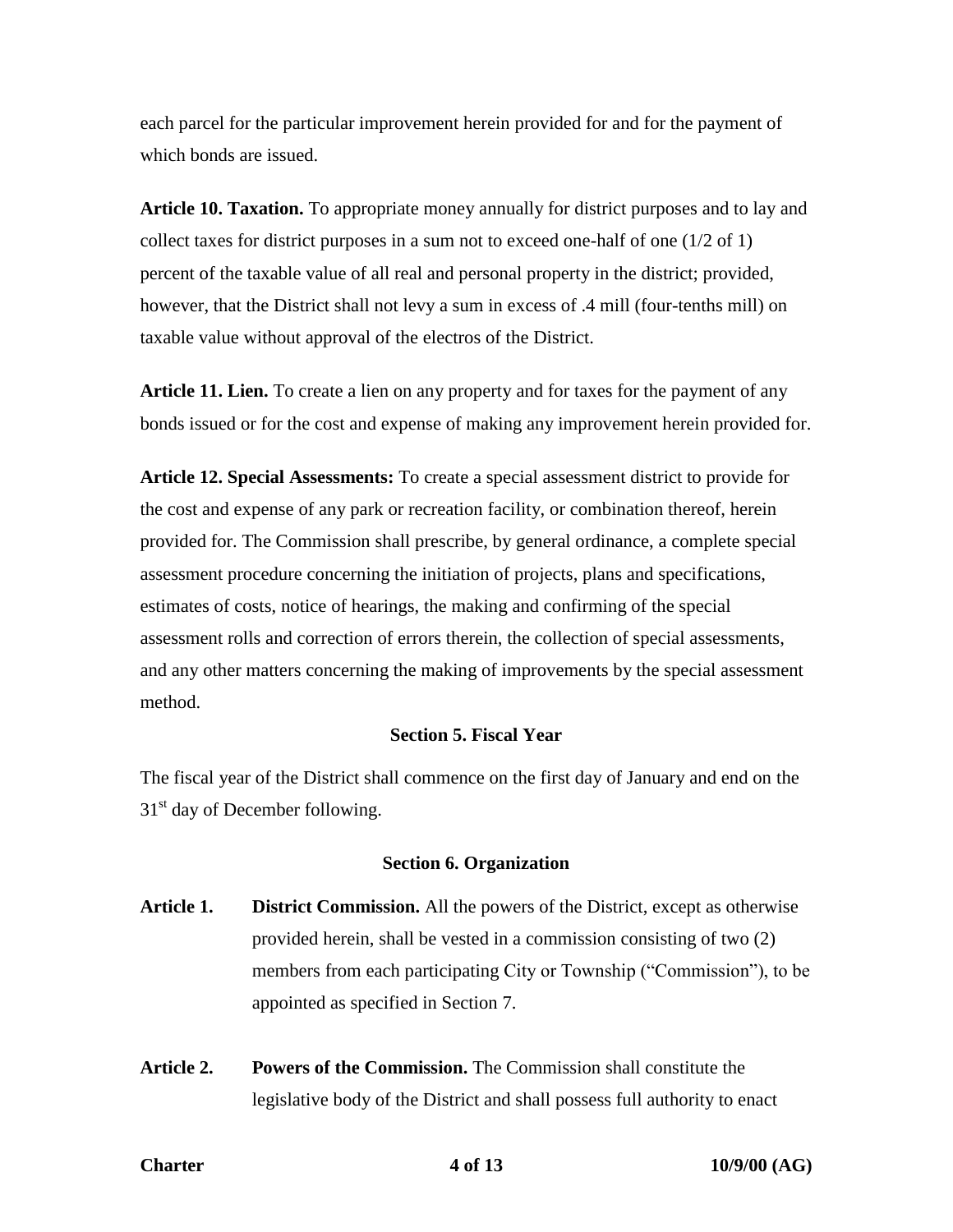such laws, ordinances and regulations and to adopt such resolutions as it shall deem proper for the exercise of any or all powers possessed by the District. The Commission shall act as a general policy making body will formulate the overall goals and objectives of the District.

### **Article 3. Qualifications.**

Any qualified elector of the participating Cities or Townships shall be eligible for the office of District Commissioner. Such Commissioners shall be appointed by a majority vote of their representative City or Township governing bodies.

# **Article 4. Term of Office.**

- A. Commissioners shall serve a term of 3 years from the date of appointment by their participating City or Township. Commissioners may be removed for cause.
- B. Staggered terms will be used initially based on City and Township population at the time of approval of this Charter. Commissioners from the City or Township with the highest population at the time of adoption shall receive 3-year terms. Commissioners from the City or Township with the second highest population shall receive 2-year terms. Commissioners from Cities or Townships with the next lowest population shall receive the 1-year terms.

### **Article 5. Meetings**

A. The first Commission meeting shall be held on the third Monday following certification of the adoption of this Charter by the qualified electors of the District. Thereafter, the Commission shall meet at least twelve times a year. Notice of meetings shall be given in accordance with the provisions of 1976 PA 267, the Open Meetings Act. Notices shall be posted within each participating Cities or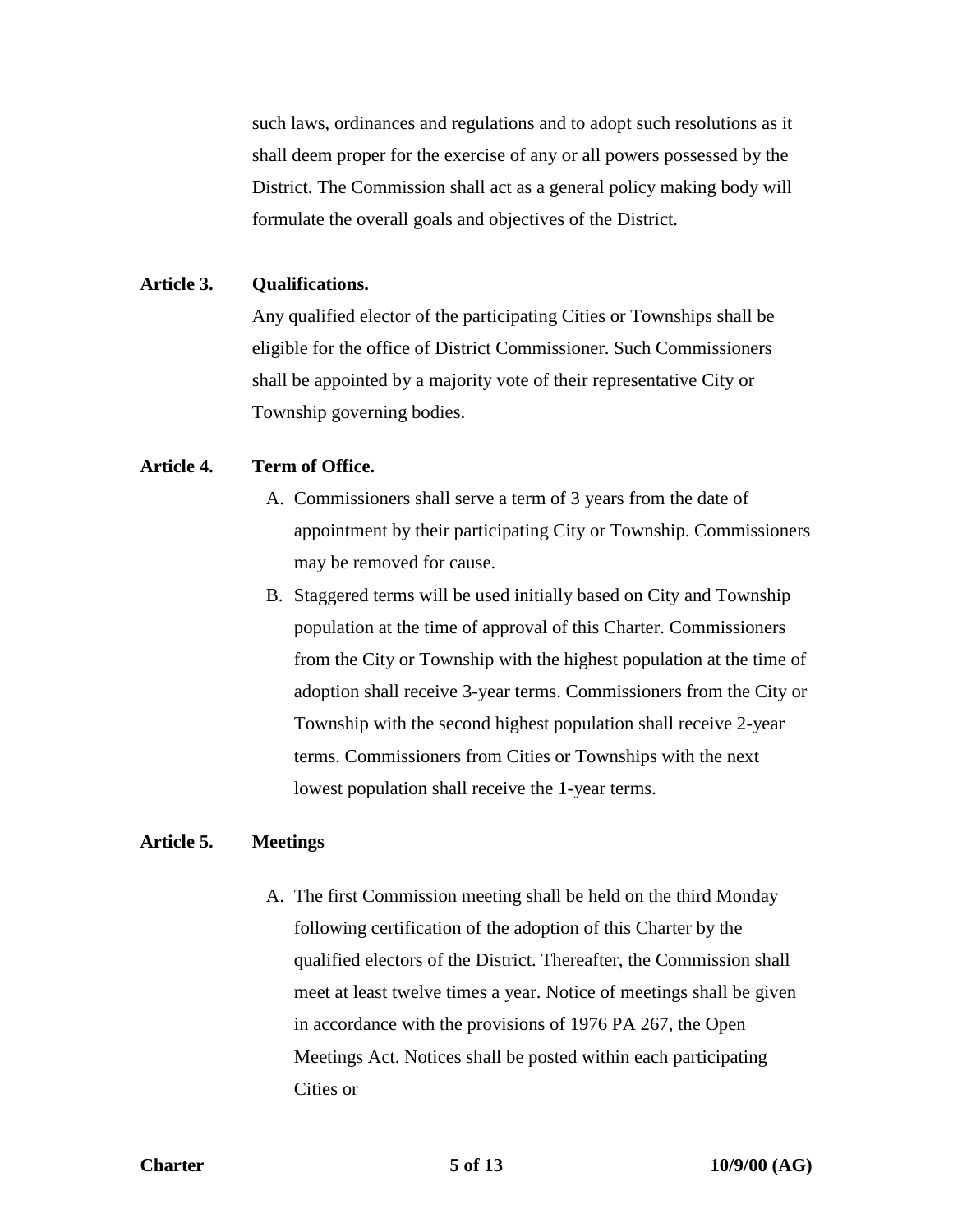Townships in the customary locations at which Open Meetings Act notices are posted.

- B. The Chairperson or a majority of the members of the Commission may call a special meeting of the Commission by giving written notice to the public and to each member of the Commission at least eighteen (18) hours prior to the time fixed for meeting, which notice may be posted or published, and may be served on Commissioners personally or by leaving same at the Commissioner's usual place of residence. Such notice calling the special meeting shall state the purpose or purposes for which the meeting is called.
- C. The Commission shall formulate its own rules and order of business, shall keep in the English language a printed or written journal of its proceedings, and all meetings shall be meetings pursuant to the Open Meetings Act, 1976 PA 267. Any citizen within and without the territorial limits of the District may have access to the journal of the proceedings of the Commission during regular business hours and pursuant to the Freedom of Information Act, 1976 PA 442.
- **Article 6. Commission Officers.** The Commission at its first regular meeting following the adoption of this Charter and thereafter at the first regular meeting each December shall elect each of the following officers to serve the following calendar year:

A. Chairperson, who shall be the presiding officer of the Commission and who shall perform such duties as are or may be imposed or authorized by the laws of this State or Charter.

B. Vice Chairperson, who shall perform all the duties of the Chairperson in the absence of the Chairperson.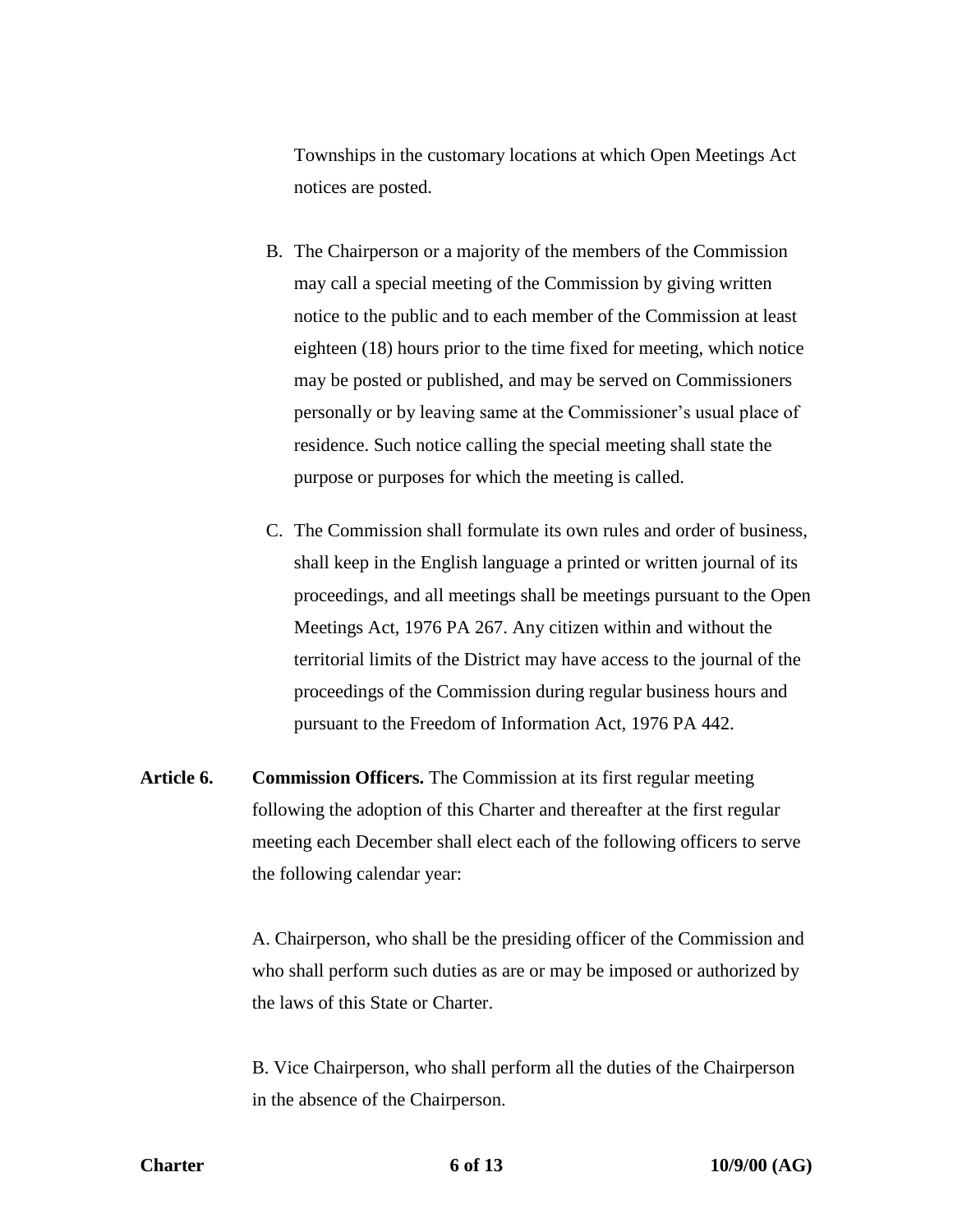C. Secretary, whose duty it shall be to attend all meetings, keep records of its proceedings in the English language, and all administrative records of the Commission, and perform such other duties as shall be prescribed by the Commission or by the general laws of this State. Subject to approval by the Commission, the Secretary may retain the professional services of qualified firms and individuals to assist in these functions.

D. Treasurer, whose duty it shall be to take charge of all finances of the District, to keep and supervise all accounts and financial records, and perform such other duties as shall be prescribed by the Commission or by the general laws of the State of Michigan. The Treasurer shall keep a system of accounts that shall conform to any uniform system required by the general laws of the State and shall give bond as required by the Commission. The premium or cost of the bond required of the Treasurer shall be an expense of and paid by the District. Subject to approval by the Commission, the Treasurer may retain the professional services of qualified firms and individuals to assist in these functions.

- Article 7. Quorum. A majority of the members of the Commission then qualified and serving shall constitute a quorum.
- **Article 8. Compensation.** There will be no compensation paid to Commissioners by the District for their services or attendance at meetings. Upon approval of the Commission, Commissioners may be reimbursed for actual, verified expenses associated with the work and objectives of the Commission as set forth in this Charter.
- **Article 9. Contract Interest Forbidden.** Except as expressly permitted under the provisions of the State Conflicts of Interest Act, PA 1968, No. 317, as amended or other applicable law, no member of the Commission shall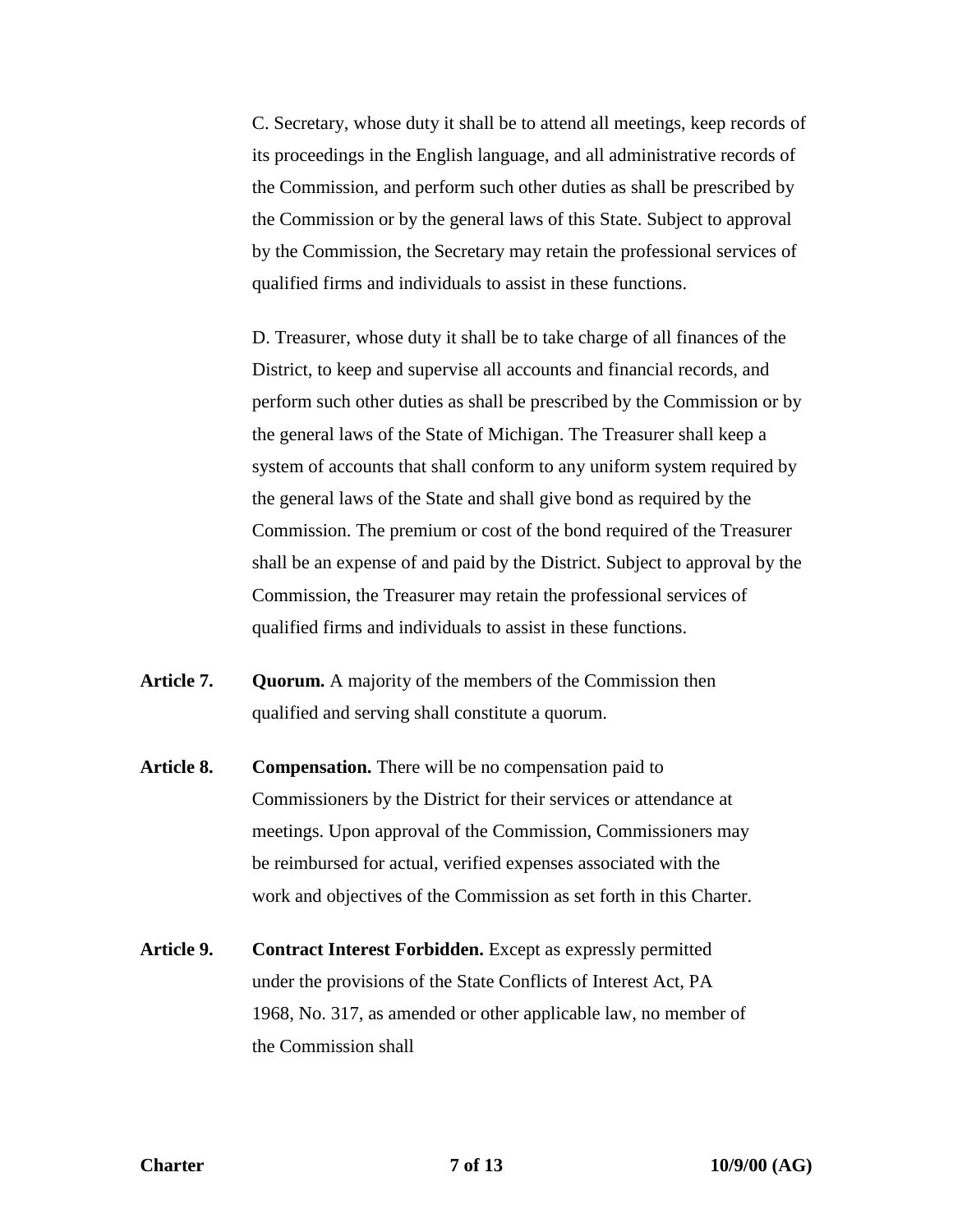have a personal financial interest, directly or indirectly, in any contract or work in which the District is a party; nor shall any member have a personal financial interest, directly or indirectly, in the sale to or by the District of any lands, materials, supplies, or services. Any member of the Commission who violates the provisions of this section shall be subject to the penalties PA 1968, No. 317.

**Article 10. Appointment of Administrative Agents.** The Commission shall have authority to employ and fix compensation of such administrative agents, as it deems necessary for the successful management of the business of the District. Specifically, the Commission shall hire an Executive Director who will be charged to effectuate goals and objectives of the Commission and who shall be responsible to plan, conduct and operate a program to meet the needs of the citizens of the District as approved by the Commission. The Commission may enter into employment contracts with any employees, including the Executive Director. Subject to the approval of the Commission, the Executive Director may hire such full and part time staff to carry out the Commission's programs and operations. The Executive Director shall submit a proposed annual budget and other financial projections to the Commission for approval no later than 60 day prior to the start of each fiscal year.

#### **Section 7. Appointment to District Commission**

- **Article 1. Local Appointments.** Each participating City and Township shall appoint two Commissioners to the Commission.
- **Article 2. Oath of Office.** All members of the District Commission, before commencing their duties, shall take the constitutional oath of office.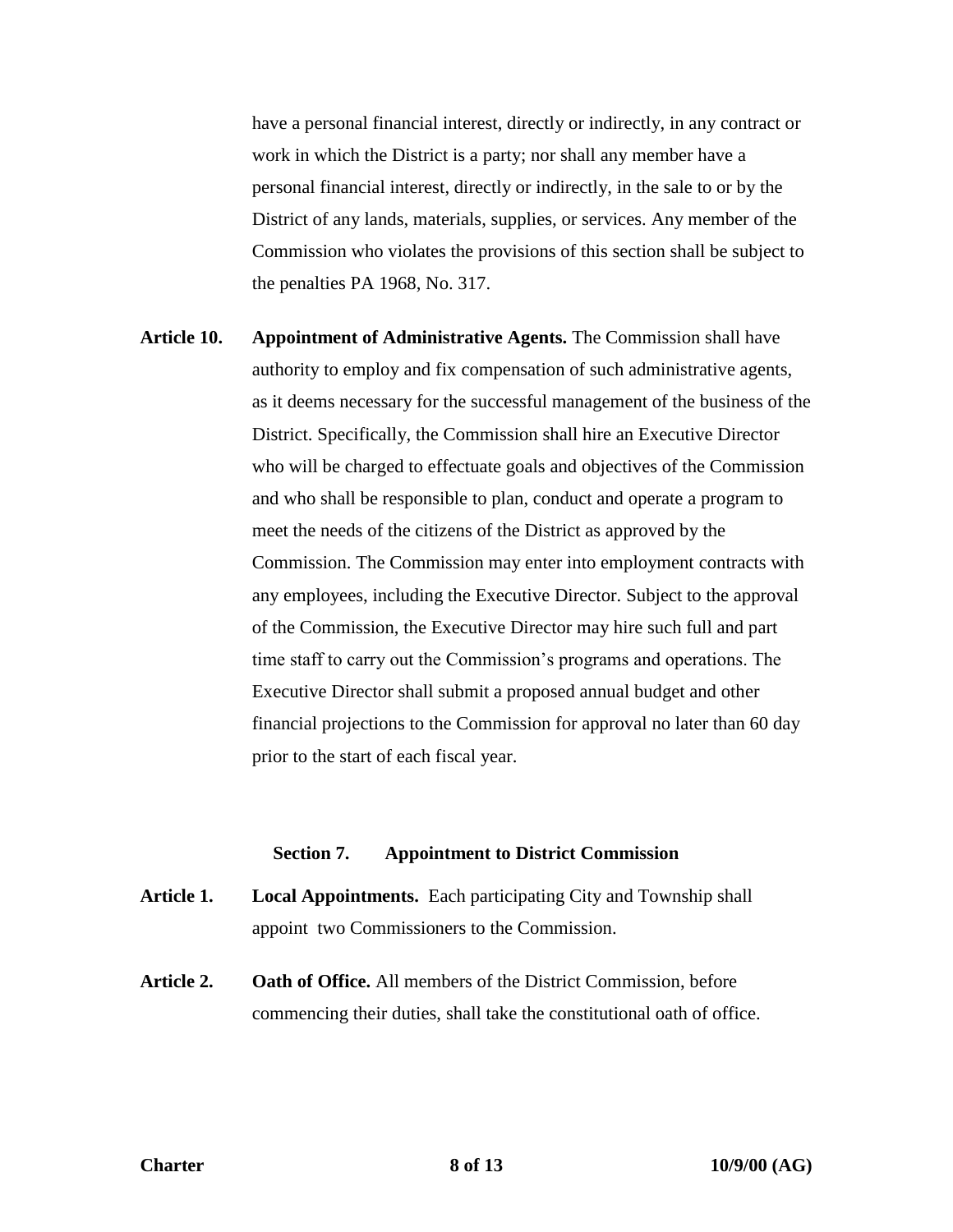### **Section 8. General Taxation**

**Article 1. Taxation Subjects.** The subjects of taxation for the District purposes shall be the same as for state, county and school purposes under the general law of the State of Michigan. Provided, however, that the subjects of taxation for the District shall be limited to those specified in Section 4, Article 10 of this Charter unless otherwise expanded by amendment of this Charter and as shall be approved by the electors of the District.

**Article 2. Levy, Collection, and return of Taxes.** All taxes shall be levied, collected and disbursed by the proper assessing and taxing officer or officers of the Cities and Townships which comprise the District in the same manner that other Cities and Townships' taxes are levied, collected and disbursed according to the General Tax Law for the State of Michigan. The Commission shall ascertain the total millage to be appropriated for the District in any year, and shall thereupon certify to the appropriate officer or officers of the Cities and townships, the millage to be levied for the District by the Cities and Townships in the manner required by PA 1929, No. 312. All real and personal property taxes shall become due and payable on December 1 of each current year. The millage is to be levied against the current taxable value of all real and personal property in each respective unit. Such sums so certified shall be a direct obligation of the Cities and Townships in the District.

**Article 3. Taxes a Debt and a Lien.** The taxes thus levied shall become a debt to the District from the persons to whom they are assessed on the same day that taxes of the Cities and Townships become a lien against real property. The lien on such real property and the lien for such amounts and for all interest charges and penalties thereon shall continue until payment thereof. All personal property taxes shall also be a lien on all personal property of such persons so assessed from and after the same day the Cities and Townships personal property taxes become a lien. Such lien shall take precedence over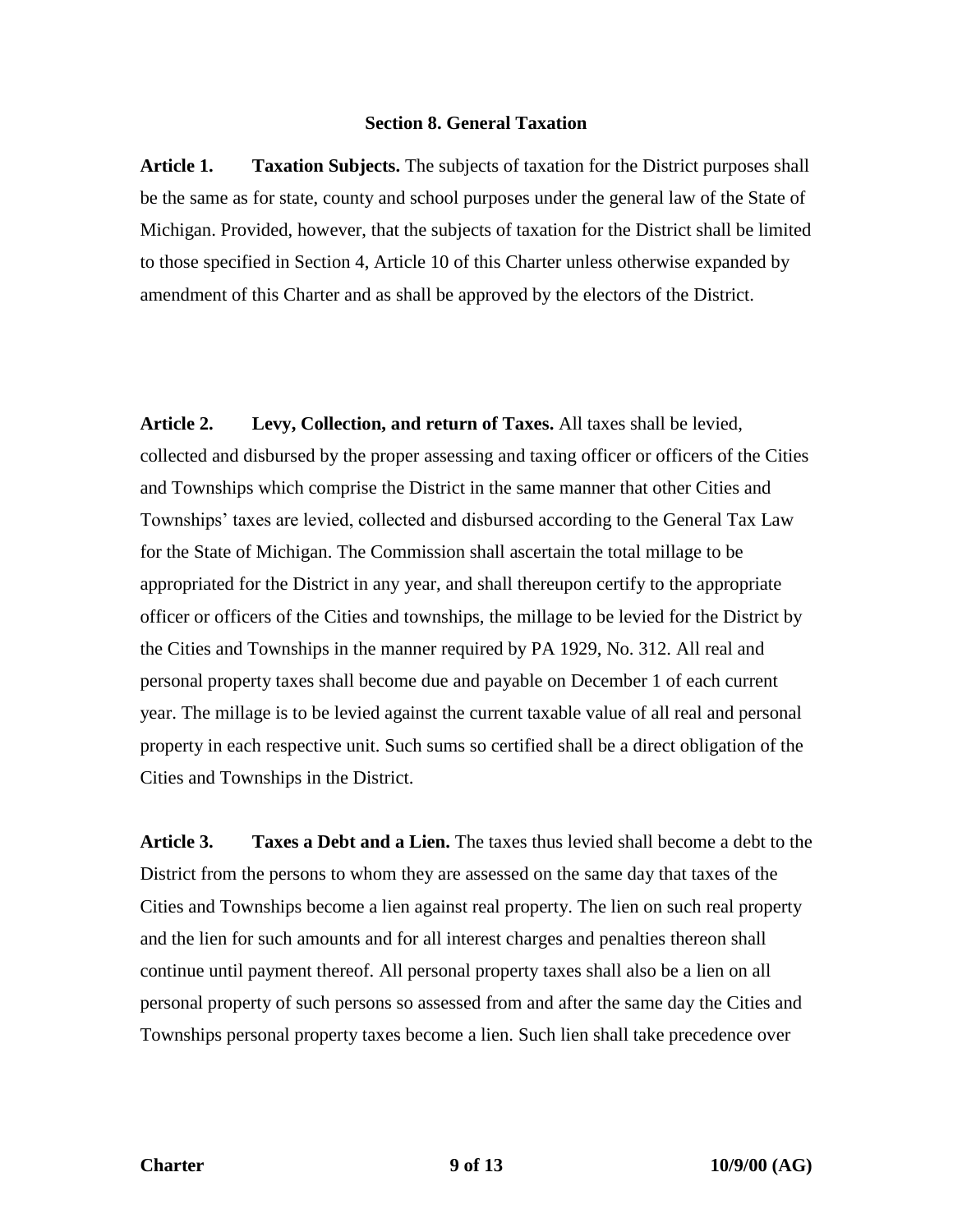any sale, assignment, or chattel mortgage levy or any other lien on such personal property except for such property as actually shall be sold in the regular course of retail trade.

# **Section 9. Sinking Funds**

The District shall have authority to create any sinking fund or funds as are required by the laws of the State of Michigan or as otherwise may be deemed appropriate by the Commission.

### **Section 10. Legislation**

**Article 1. Form.** All proposed ordinances shall be introduced in written or printed form and the style of all ordinances shall be "The Southern Lakes Regional Metropolitan Parks & Recreation District ordains…"

**Article 2. Adoption and Amendment.** Except in the case of ordinance declared to be emergency ordinance no proposed ordinance shall be adopted by the Commission at the same meeting at which it is introduced. Such proposed ordinances may be adopted at any subsequent meeting. No ordinance shall be amended unless the section or sections that are intended to be amended shall be restated as amended.

**Article 3. Vote Necessary to Adopt.** The adoption of any ordinance by the Commission shall require the concurrence of a majority of the members of the Commission.

**Article 4. When Ordinances Take Effect.** The time at which any ordinance shall take effect shall be stated therein and except for an emergency ordinance, no ordinance shall take effect less than fourteen (14) days after its adoption and publication. An emergency ordinance is hereby defined to be one necessary for the immediate preservation of the public peace, health or safety, the protection of property, or providing for the continuing operation of a department or division of the District. An emergency ordinance shall contain a statement of its urgency and may be given immediate effect upon publication.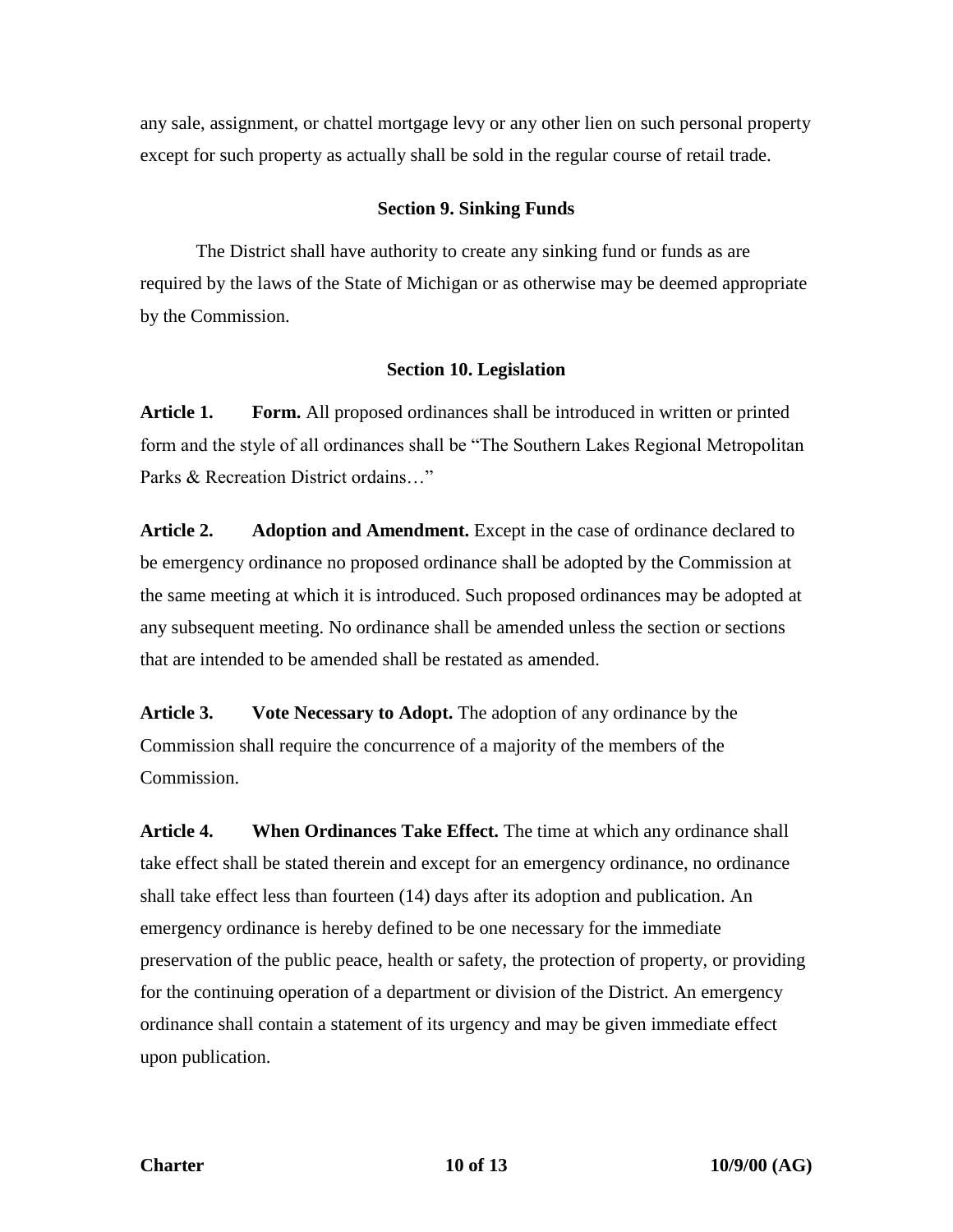**Article 5. Publication.** Each ordinance shall be published once within fourteen (14) days after its adoption, in newspapers circulated within the District, and the Secretary shall certify on the records of ordinances the date of publication and the name of the papers in which it was published. Such certificate shall be prima facie evidence that such ordinance has been officially published.

**Article 6. Authentication of Records.** Each ordinance shall, within fourteen (14) days after its final passage be recorded in an Indexed book marked "Ordinance Record", and the record of the ordinance authenticated by the signature of the Chairperson and the Secretary of the Commission, but failure to record and authenticate it shall not invalidate it or suspend its operation.

**Article 7. Repeal.** Any ordinance adopted by the Commission may be repealed in the same manner as provided for its adoption.

# **Section 11. Vacancies**

- A. Unless otherwise specified herein, a vacancy shall exist in any appointed office when an appointed officer dies, resigns, is removed from office, removes from the District, is convicted of Misfeasance, Malfeasance or Nonfeasance, or is convicted of a felony.
- B. If a District Commissioner has missed at least four (4) consecutive meetings, then the Commissioner may be removed from office by a simple majority vote of the District Commission at the next regularly scheduled meeting of the District Commission.
- C. If such an event occurs, the Commission shall within 90 days thereof request that the participating Cities or Townships appoint a new Commissioner to fulfill the remainder of the unexpired term.

# **Section 12. Amendment of Charter**

This Charter may be amended from time to time in the manner provided PA 1929, No. 312.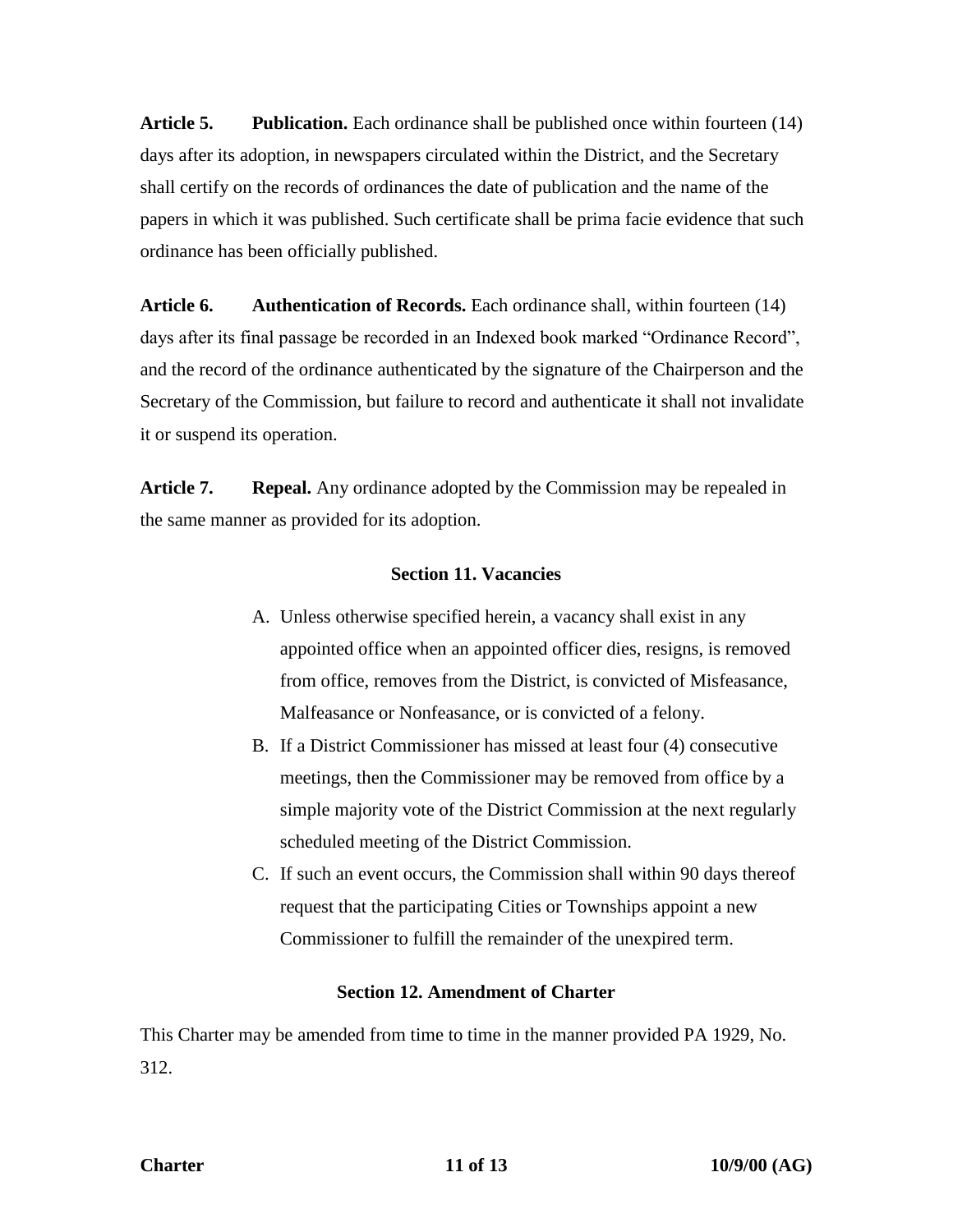# **Section 13. Restrictions Upon Authority**

Article 1. The District shall not have the following powers:

- A. To shorten or extend the term of any official of the Commission beyond the period for which the official was elected or appointed unless the official resigns or is removed for cause, where such office is held for a fixed term.
- B. Except as otherwise provided by Sec. 8 of PA 1929, No. 312, and this Charter, to adopt a charter or any amendment thereto unless approved by a majority of electors of each city, village or township, voting on such charter or amendment.
- C. To make any contract with or give any official position to anyone who is default to the District.
- D. To issue any bonds without providing a sinking fund to pay them at maturity unless such sinking fund shall not be required by the constitution or general laws of the State of Michigan.
- E. To repudiate any debt by any change in its Charter or by consolidation with any other municipality.

# **Section 14. Schedule**

**Article 1. Time for Submission.** This Charter shall be submitted to the electors of the District for their approval or rejection at the November, 2000 general election.

**Article 2. Notice.** Notice of this election shall be given a provided in PA. 1929 No. 312

**Article 3. Publication**. This Charter shall be published in the Tri County Times or other newspaper circulated in the District in the manner and at the times provided by law.